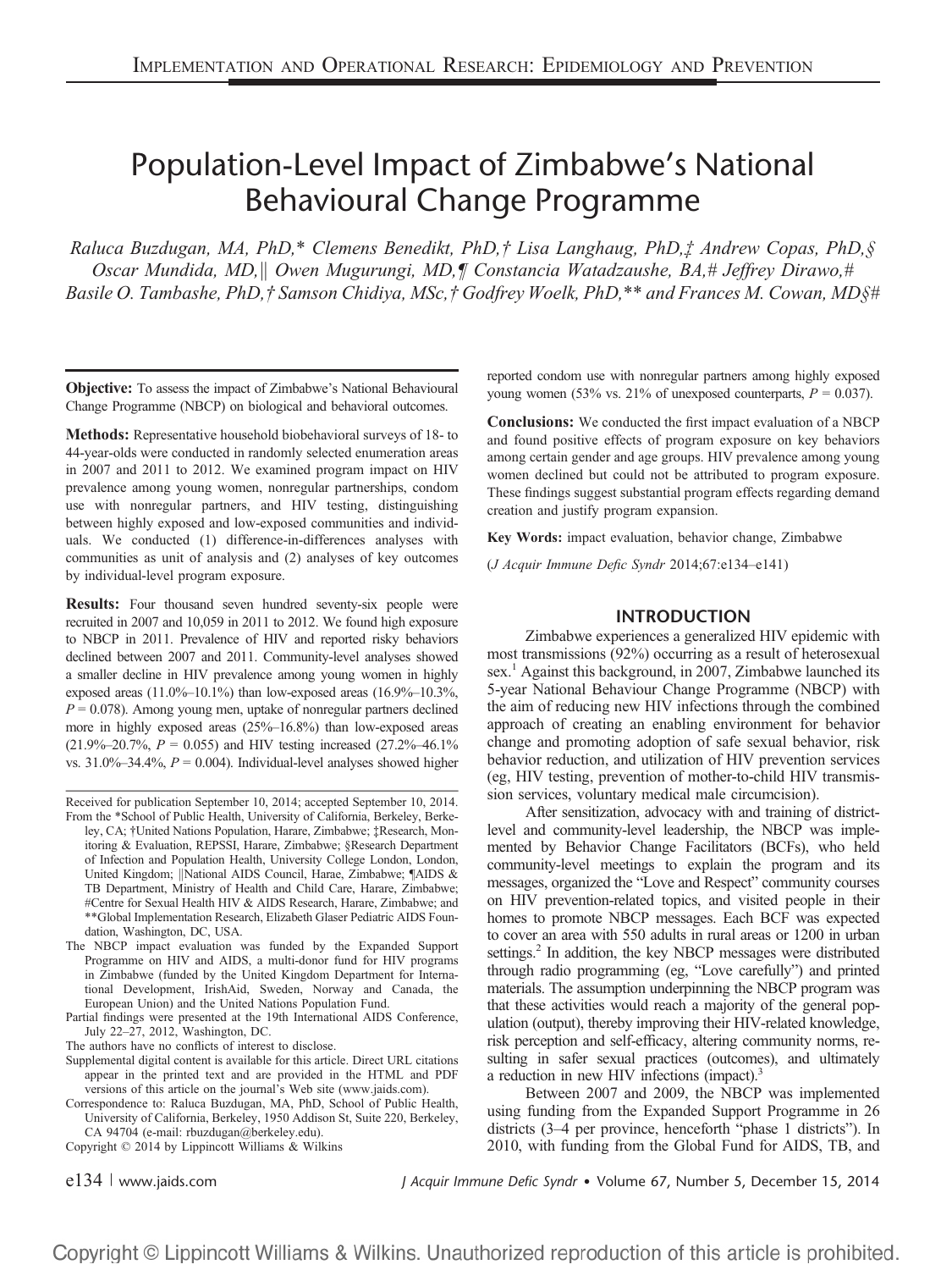Malaria, the program was expanded to the remaining 35 districts in Zimbabwe (henceforth "phase 2 districts"). According to program records, 9176 BCFs and 13,504 religious, traditional, and other leaders were trained between 2007 and 2011.

An impact evaluation was designed to assess the effect of the NBCP on cumulative HIV incidence among 18- to 24-yearolds over the first 4 years of the program using serial population-level cross-sectional surveys. It was initially planned that phase 2 communities would act as comparison communities for those where the NBCP was implemented in phase 1. However, after rapid national scale-up of the program in 2010, all districts became exposed to program activities, requiring adjustments to our analytic plan.

In this article, we assess the impact of the NBCP on both biological and behavioral outcomes using community-level and individual-level analyses. Botswana, Lesotho, Malawi, Nigeria, Sierra Leone, Swaziland, and Tanzania are among the countries that have developed national behavioral change strategies in the last decade. $4-10$  However, to our knowledge, this is the first attempt to conduct an impact evaluation of a national behavioral change program. Moreover, most evaluations of behavioral change programs are small scale and/or lack biological outcomes.11 The Zimbabwe's NBCP evaluation is strengthened by the inclusion of HIV data and its large sample size.

# **METHODS**

### Study Design

Cross-sectional biobehavioral surveys were conducted at baseline (2007) and on completion of the initial phase of rollout (2011 to 2012 end line survey). Both surveys covered 2 phase 1 districts and 2 phase 2 districts from Mashonaland East, Masvingo, Matabeleland North, and Midlands provinces (4 districts per province). In each district, the same randomly selected 10 enumeration areas (EAs, each expected to house approximately 100 households) were visited in both survey rounds (3 urban/peri-urban and 7 rural EAs per district) (160 EAs in total).

#### Survey Procedures

All 18- to 24-year-olds ("youth") and a proportion of 25- to 44-year-olds ("adults") were enrolled in the study. After written informed consent, all participants self-completed audio computerassisted questionnaires on laptops (baseline)/personal digital assistants (end line). The questionnaire enquired about demographic characteristics, HIV-related knowledge and attitudes, HIV-related stigma, HIV testing history, use of HIV prevention and care services, sexual behavior, community norms, and community leadership. In addition, the end line questionnaire collected information on program exposure. Youth provided finger-prick blood samples for HIV antibody testing. The survey was conducted anonymously. Additionally, named HIV testing by trained nurse counselors was offered alongside the survey site. The study was approved by the Medical Research Council of Zimbabwe and University College London's Ethics Committees.

# Laboratory Procedures

Blood samples were air-dried, stored at room temperature, and transported biweekly to the National Microbiology

Reference Laboratory, where they were stored at  $-80^{\circ}$ C. At baseline, samples were tested using Vironostika HIV Microelisa (SystemBioMerieux, Inc, Durham, NC) and AniLabsytems EIA kit (AniLabsystems Ltd, Vantaa, Finland) with discrepant results resolved by Western blot. At end line, samples were tested using AniLabsytems EIA kit and Enzygnost EIA kits with discrepant results resolved by Western blot.

### Data Processing and Analysis

Data were downloaded from laptops/personal digital assistants onto the database daily; range and consistency checks were conducted throughout data collection. For the individual-level analysis, data were analyzed using STATA survey functions, to account for EA-level clustering and with weighting to adjust for having oversampled youth, and urban/ rural, gender, and province representation (using the 2002 Census population distribution within each selected district and the 4 provinces as a whole). All analyses were conducted using STATA 12 (STATA Corp, College Station, TX).

As outlined previously, in our initial impact evaluation design, phase 2 districts would act as "control" communities to those in phase 1 districts. The impact of the program would then have been assessed using a difference-in-differences (DD) approach (which compares the changes in outcomes over time between the intervention group and the comparison group).12,13 The NBCP was scaled-up in phase 2 districts in 2010, and as a result, the counterfactual group represented by phase 2 districts was eliminated. However, assessing whether the program had the intended effects and was worth the investment of public health resources remained critical. To address this challenge, we assessed the impact of the intervention using 2 analytical strategies.

#### Community-Level Analysis

Because the same EAs were surveyed at both baseline and end line and there is variability in their exposure to NBCP activities, we conducted a quasi-experimental DD analysis to leverage the natural experiment.<sup>12,13</sup> Because all EAs had some level of exposure to the program by the 2010 end line survey, the goal of this analysis was to determine whether higher coverage of program activities was associated with changes in outcomes. The EA was the unit of analysis, as the program was implemented at community level. The outcomes at baseline and end line were simultaneously modeled, and according to the DD approach, program impact was measured by the coefficient of the interaction between survey round (baseline vs. end line) and EA-level program exposure (low vs. high). Essentially, we compared the change in outcomes in EAs with high and low program coverage over time relative to the outcomes observed at baseline.

For this analysis, we examined 3 outcomes: (1) the natural log-transformed EA-level HIV prevalence among 18- to 24-year-olds (as proxy for incidence), (2) the natural logtransformed EA-level proportion of people who reported nonregular partners in the previous year, and (3) the EA-level proportion of people who ever tested for HIV. Outcomes (1) and (2) were logarithmically transformed to deal with nonnormal distributions because of their low prevalence, and

 $\degree$  2014 Lippincott Williams & Wilkins www.jaids.com  $\degree$  e135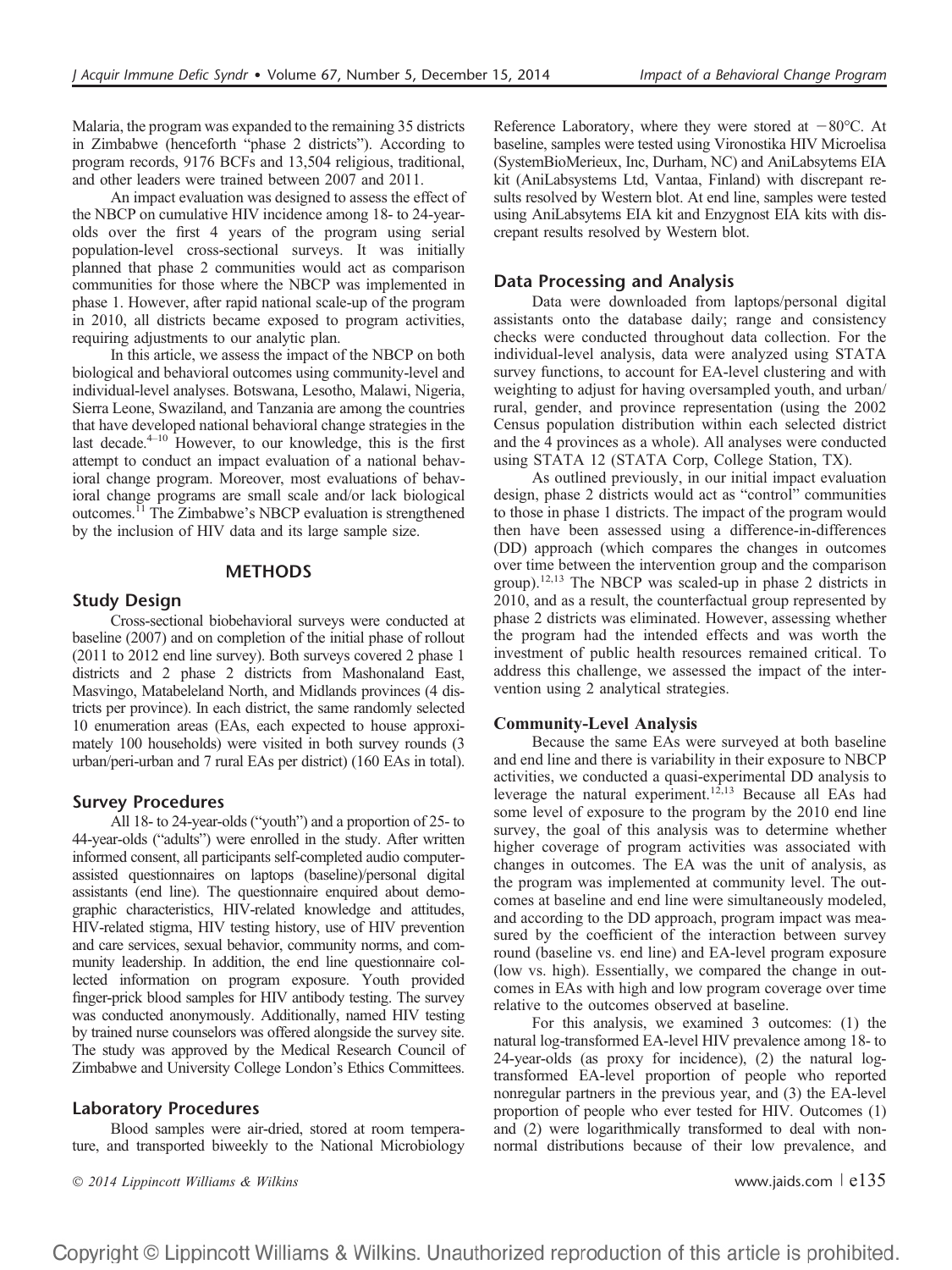therefore for these outcomes, the measure of program impact (the "DD estimator") is the natural log of the multiplicative effect of the program on the end line prevalence. Exposure to NBCP activities at the EA level in the end line survey was determined by assessing the aggregate level of exposure to the program among participants within each EA. Thus, we first assessed the proportions of respondents within each EA that had reported exposure to the following 3 coverage indicators in the last year: (1) read any NBCP booklet, (2) participated in BCF community meetings, and (3) had a BCF home visit. Based on the distribution of these 3 indicators across all EAs, we classified EAs that were above the 50th percentile for all 3 indicators as having high levels of NBCP coverage versus low coverage. Participation in "Love and Respect" courses was not included in this composite variable, as it is more indicative of individuals' interest in the program rather than of this activity's availability.

DD estimates were generated using linear regression models, controlling for community-level aggregate variables, namely the EA-level number of people surveyed, percent of respondents who completed O-level education (equivalent to 10 years of schooling) or higher, percent of Shona ethnicity members, percent of married people, and percent of respondents from households with 4–9 sellable assets (of 9 assets).

### Individual-Level Analysis

In addition to the community-level analysis, we examined key outcomes depending on self-reported individuallevel exposure to NBCP activities/materials, using only the end line cross-sectional survey data. We conducted crosstabulations and multivariate regression analyses using survey functions: logistic regression for rare outcomes, that is,  $\langle 10\%$ and Poisson regression for less rare outcomes, that is,  $>10\%$ . In Poisson models with cross-sectional data, the exponentiated parameter estimates represent prevalence ratios (PR), a conservative and more interpretable measure of association than odds ratio (OR) if the outcome is common.<sup>14–17</sup> OR/PR estimates of the NBCP exposure dummy variables provide the measure of program impact.

For this analysis, we examined 4 outcomes: (1) HIV status (among 18- to 24-year-olds), (2) number of nonregular partners in the previous year, (3) condom use at last sex with nonregular partners, and (4) lifetime uptake of HIV testing. We used "opportunistic" exposure to the program to measure intensity of exposure. Opportunistic exposure aimed to measure exposure to NBCP messages and activities that did not involve the active participation of survey respondents (and so did not include Love and Respect course attenders). Specifically, NBCP exposure was measured by an additive variable of the same 3 indicators used in the community-level analysis: attending a BCF meeting, being visited by a BCF at home, and reading a NBCP brochure. Each of these activities was attributed equal weight, and the summary scores (ranging from 0 to 3) were categorized into 0 (no exposure), 1 (low exposure), and 2–3 (high exposure). Notably, BCF meetings are community events attended by most members, BCF home visits are "random" (not targeted toward low-risk or high-risk individuals), and NBCP brochures were made easily available throughout communities.

We examined age, education, occupation, number of sellable assets, marital status, ethnicity, religion, sexually

active status, number of lifetime sexual partners, and exposure to mass media as possible confounders or effect modifiers of the association of interest (ie, NBCP exposure and each outcome variable). The final models only controlled for the variables that either confounded the OR/PR estimates of the NBCP exposure dummy variables by  $\geq 10\%$  or interacted with the exposure variable  $(P < 0.1)$ .

#### RESULTS

After excluding 4 EAs where either baseline or end line data were not collected, 4776 people from the same 16 districts participated in the baseline survey and 10,059 in the end line survey, representing 79% and 72% of those eligible, respectively.

Because the surveys were representative and were conducted in the same areas using the same methodology, participants selected in the 2 rounds should have similar sociodemographic profiles. Table S1 (see Supplemental Digital Content, http://links.lww.com/QAI/A575) describes the survey samples and presents the results of this comparison for the entire sample and for key subgroups (male youth, female youth).

Figure 1 shows the distribution of exposure to specific components of the NBCP at the EA level. Although in most EAs at least 50% of the surveyed participants had read NBCP booklets, in the majority of EAs less than 20% of people had received home visits from BCFs. Table 1 presents data on "opportunistic" exposure to program activities/materials by type of district and shows high levels of reported program exposure in phase 2 districts (40% low exposure and 31% high exposure among youth). This partially explains why the analysis corresponding to the initial study design—DD approach with phase 2 districts as control groups—was not appropriate.

# Community-Level Analysis

Between baseline and end line surveys, there has been a decline in both HIV prevalence among young women and in reporting of sex with nonregular partners; there has been an increase in uptake of HIV testing (Fig. 2, average EA-level prevalences). Prevalence in young men was low and did not change significantly between survey rounds. We examined whether exposure to NBCP may have contributed to these positive trends (Table 2). We found a smaller decline in HIV prevalence among young women from highly exposed areas  $(11.0\% - 10.1\%)$  compared with low-exposed areas  $(16.9\% -$ 10.3%), indicating a lack of effect of high levels of NBCP exposure on HIV prevalence based on the DD estimator  $\beta$  = 0.60, 95% confidence interval (CI):  $-0.07$  to 1.27,  $P = 0.078$ ]. We also found that reported number of nonregular partners among young men declined more in EAs with high levels of exposure to the program (25%–16.8%) than in low-exposed EAs (21.9%–20.7%), suggesting an effect of high NBCP exposure on this behavior based on the DD estimator ( $\beta = -0.73$ , 95% CI:  $-1.48$  to 0.02,  $P = 0.055$ ). Moreover, HIV testing among young men in highly exposed communities (27.2%– 46.1%) increased more than in low-exposed areas (31%– 34.4%) ( $\beta$  = 14.92, 95% CI: 4.82 to 25.03,  $P = 0.004$ ), as among adult women  $(34.1\% - 80\% \text{ vs. } 35.9\% - 75.1\%, \beta =$ 7.93, 95% CI: 0.61 to 15.26,  $P = 0.034$ ).

e136 | www.jaids.com 2014 Lippincott Williams & Wilkins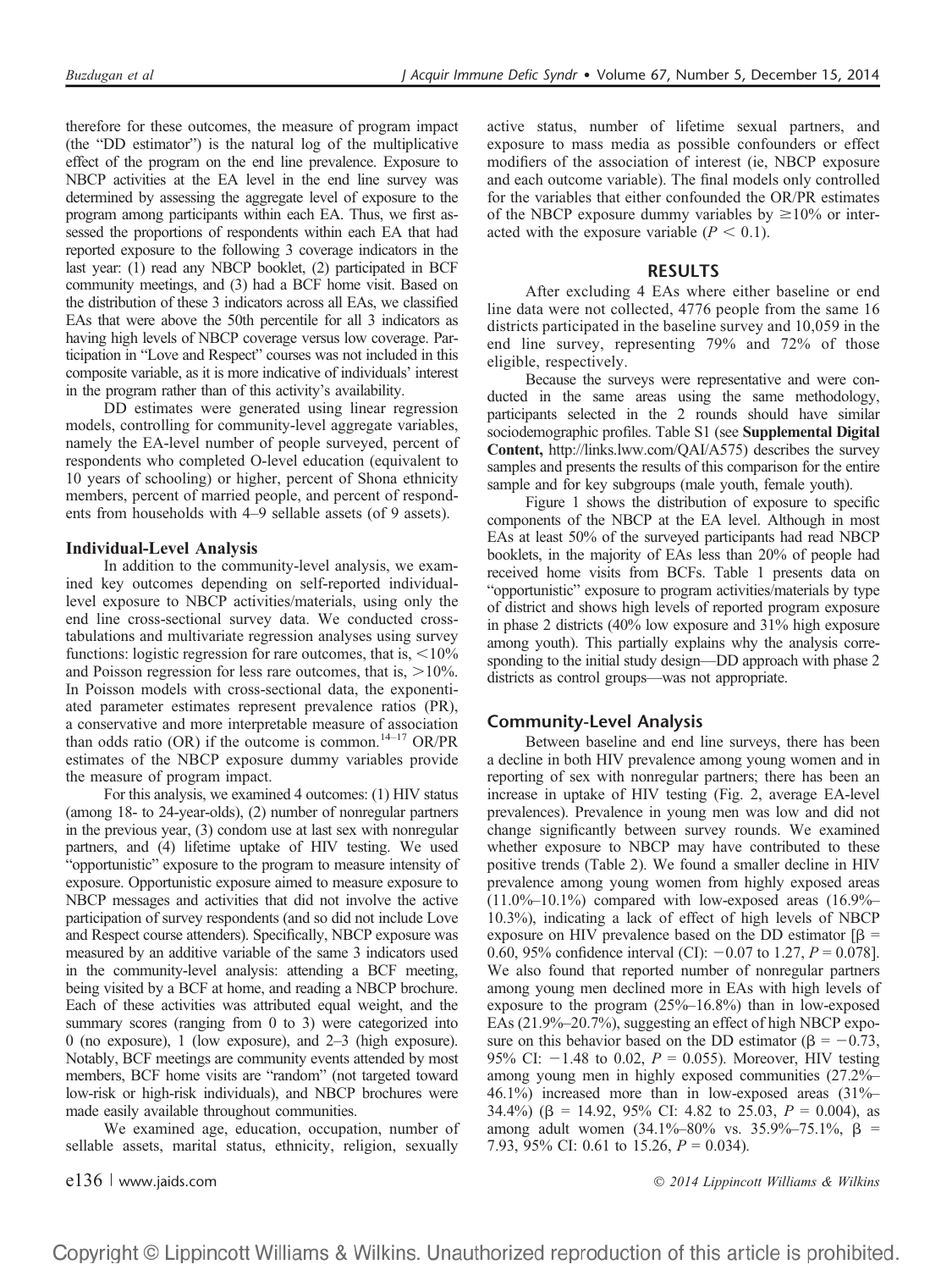

FIGURE 1. Exposure to specific NBCP components (EA-level frequency distributions).

# Individual-Level Analysis

We compared laboratory-confirmed HIV status and key behavioral outcomes among end line participants, depending on their self-reported level of exposure to NBCP activities (Table 3). HIV prevalence among highly exposed women was slightly lower than that of the unexposed (8.4% vs. 10.2%, OR: 0.81, 95% CI: 0.55–1.19) and "low-exposed" women (10.5%), but the association between NBCP exposure and HIV status was not significant ( $P = 0.342$ ). Reporting of nonregular sex partners in the past year was slightly lower among highly exposed adult men (7.2% vs. 14.5% of unexposed counterparts,  $P = 0.085$ ). Reported condom use with nonregular partners was higher among highly exposed young women (53.4% vs. 21% of unexposed counterparts,  $P = 0.037$ . Uptake of HIV testing was higher among highly exposed individuals irrespective of gender and age group. For men, marital status modifies the relationship between NBCP exposure and HIV testing. Highly exposed *unmarried* young men (PR = 1.74, 95% CI: 1.25 to 2.43,  $P =$ 0.002) and unmarried adult men (PR = 3.34, 95% CI: 1.58 to 7.07,  $P = 0.004$ ) were more likely to report uptake of HIV testing compared with their unexposed counterparts, although highly exposed married men reported similar levels of HIV testing as those unexposed.

# **DISCUSSION**

In this article, we report on the first impact evaluation of a national behavior change program aimed at reducing HIV

 $\degree$  2014 Lippincott Williams & Wilkins www.jaids.com  $\degree$  e137

risk behaviors in sub-Saharan Africa. These population-level data clearly demonstrate that the program achieved high levels of coverage across the country and that the second phase of scale-up in 2010 was successfully and rapidly implemented. These findings are consistent with programmatic data showing that targets were surpassed: 20.55 million person exposures were recorded by BCFs against the target of 9.75 million exposures and 710,000 people completed the Love and Respect course against the target of 335,000. As it has already been well documented,<sup>18–20</sup> we found a significant decrease in HIV prevalence among young women between 2007 and 2011, continuing the downward trend that started in the 1990s.<sup>21,22</sup> Similarly, we show a decrease in reported risky sexual behaviors over the period of program implementation coupled with an increase in protective behaviors. Previous studies have demonstrated that the observed decline in HIV prevalence in Zimbabwe is likely partially due to behavior change among the Zimbabwean population<sup>23-26</sup> and that is in part due to HIV prevention efforts.<sup>27</sup> In this study, we examined whether recent changes in HIV prevalence and behaviors can be attributed to a specific program, namely Zimbabwe's NBCP.

We showed high self-reported exposure to NBCP activities and materials, suggesting high coverage of the program by 2011, an important accomplishment given the scale of the intervention. In communities where the program has been implemented since 2007, 44% of people were highly exposed to program activities and materials and an additional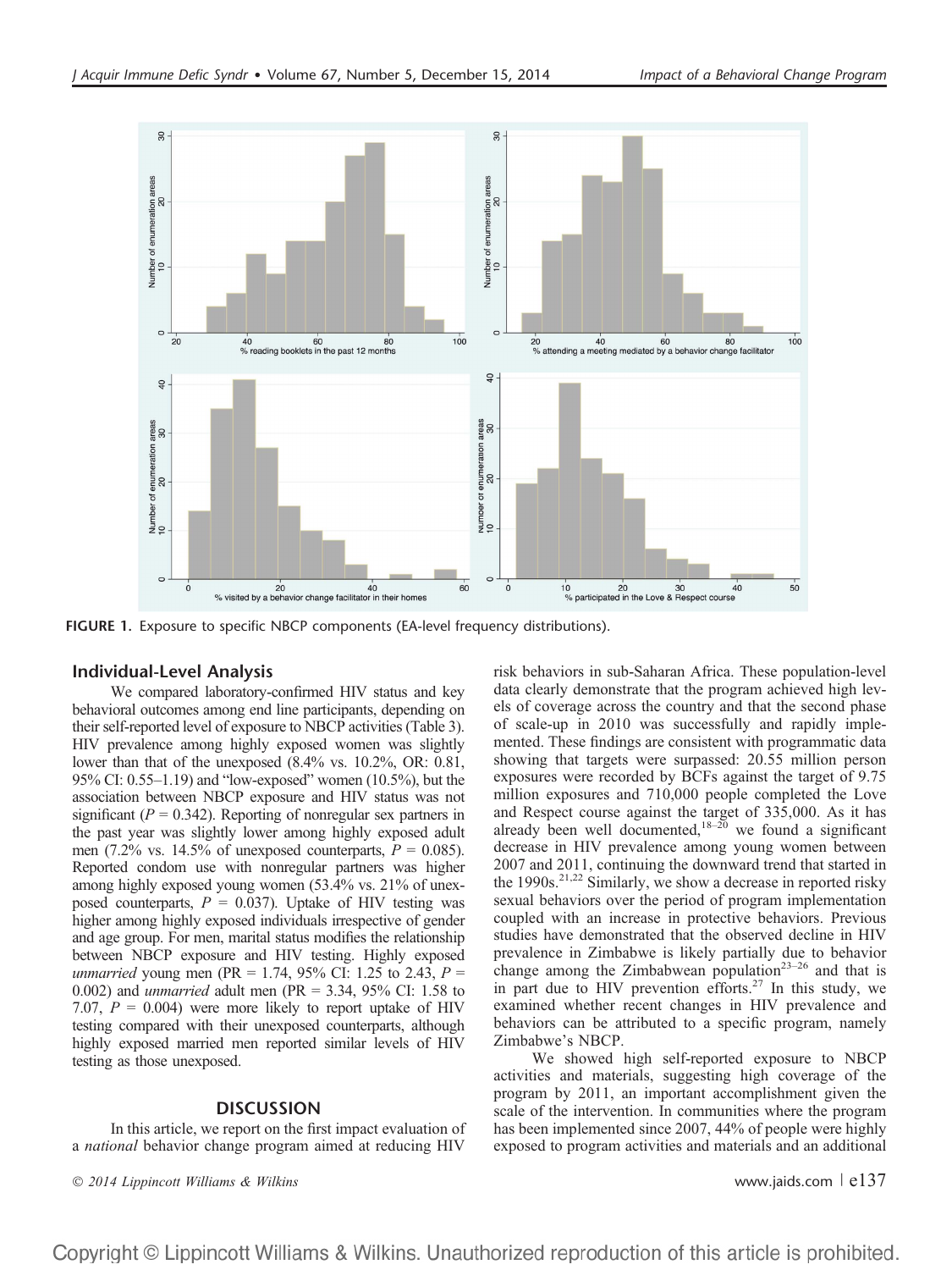|                                                                                                                              |                  | <b>Entire Sample</b>                          | <b>Youth Sample</b> |                  |                                       |                  |
|------------------------------------------------------------------------------------------------------------------------------|------------------|-----------------------------------------------|---------------------|------------------|---------------------------------------|------------------|
|                                                                                                                              |                  | Phase 1 ( $n = 4671$ ) Phase 2 ( $n = 5360$ ) | $\boldsymbol{P}$    |                  | Phase 1 (n = 1983) Phase 2 (n = 2275) | $\boldsymbol{P}$ |
| Have heard of NBCP                                                                                                           | 45.9             | 39.4                                          | 0.014               | 36.7             | 33.3                                  | 0.240            |
| Have been to a meeting where a BCF talked about HIV<br>or behavior change                                                    | 48.3             | 43.0                                          | 0.021               | 37.4             | 35.1                                  | 0.311            |
| What did the BCF talk about at this meeting<br>(multiple answers)                                                            | $n = 2260$       | $n = 2317$                                    |                     | $n = 739$        | $n = 791$                             |                  |
| How to know my risk for HIV infection                                                                                        | 32.4             | 36.6                                          | 0.026               | 34.0             | 36.3                                  | 0.436            |
| How to communicate/discuss with my partner about<br><b>HIV</b>                                                               | 31.4             | 31.1                                          | 0.904               | 31.6             | 28.2                                  | 0.181            |
| Being faithful                                                                                                               | 46.9             | 43.1                                          | 0.137               | 43.7             | 41.1                                  | 0.501            |
| Limiting the number of sexual partners                                                                                       | 19.4             | 17.3                                          | 0.262               | 21.9             | 16.1                                  | 0.075            |
| Condoms                                                                                                                      | 16.1             | 16.5                                          | 0.831               | 16.8             | 15.8                                  | 0.745            |
| Stigma and discrimination (respect for people living<br>with HIV)                                                            | 9.6              | 8.4                                           | 0.458               | 10.3             | 7.7                                   | 0.237            |
| HIV testing                                                                                                                  | 13.7             | 12.9                                          | 0.592               | 16.3             | 11.9                                  | 0.065            |
| Male circumcision                                                                                                            | 6.0              | 6.7                                           | 0.588               | 6.9              | 6.8                                   | 0.955            |
| Prevention of mother-to-child-transmission of HIV                                                                            | 10.0             | 10.3                                          | 0.829               | 11.1             | 9.0                                   | 0.345            |
| Other                                                                                                                        | 3.5              | 3.9                                           | 0.635               | 5.1              | 4.6                                   | 0.796            |
| I don't remember                                                                                                             | 1.4              | 3.0                                           | 0.008               | 1.6              | 4.0                                   | 0.024            |
| Found the information received from the BCF useful                                                                           | 91.9             | 90.4                                          | 0.376               | 89.8             | 85.1                                  | 0.090            |
| Have participated in the "Love & Respect" course<br>(held by BCFs and has several sessions)                                  | 15.1             | 12.4                                          | 0.064               | 11.8             | 10.6                                  | 0.317            |
| "Love & Respect" course participants who received<br>a certificate for completing the course                                 | $n = 706$ ; 44.4 | $n = 663$ ; 33.1                              | 0.003               | $n = 233$ ; 37.7 | $n = 239; 39.1$                       | 0.785            |
| Had a BCF visit their home in the last year                                                                                  | 16.1             | 12.3                                          | 0.003               | 11.4             | 10.9                                  | 0.687            |
| Number of NBCP booklets read in the past 12 mo                                                                               |                  |                                               |                     |                  |                                       |                  |
| None                                                                                                                         | 34.5             | 37.0                                          | 0.307               | 36.0             | 36.9                                  | 0.528            |
| 1-3 booklets                                                                                                                 | 21.0             | 21.9                                          |                     | 22.1             | 23.9                                  |                  |
| 4–6 booklets                                                                                                                 | 20.7             | 20.2                                          |                     | 21.3             | 21.1                                  |                  |
| 7-8 booklets                                                                                                                 | 23.9             | 21.0                                          |                     | 20.6             | 18.1                                  |                  |
| Opportunistic exposure to NBCP activities (attended<br>a BCF meeting, visited by a BCF in own home, read<br>a NBCP brochure) |                  |                                               |                     |                  |                                       |                  |
| No exposure $(0 \text{ of } 3)$                                                                                              | 25.3             | 27.7                                          | 0.038               | 29.2             | 29.0                                  | 0.204            |
| Low exposure $(1 \text{ of } 3)$                                                                                             | 31.2             | 34.8                                          |                     | 36.3             | 40.4                                  |                  |
| High exposure $(2-3$ of 3)                                                                                                   | 43.5             | 37.5                                          |                     | 34.5             | 30.7                                  |                  |

# TABLE 1. Exposure to NBCP by Type of District (Weighted %), End Line Survey

31% received some exposure to NBCP. Moreover, even in the communities where the program had only been implemented since 2010, 38% of people were highly exposed and 35% had some exposure to program activities, indicative of the speed and reach of the rollout during phase 2 of the NBCP.

After 4 years of program implementation, we were unable to demonstrate that the NBCP had had a positive impact on HIV incidence but showed positive effects on behavior outcomes for certain age and gender groups. Community-level analyses showed a decrease in reporting of nonregular partners among young men and increased uptake of HIV testing among young men and adult women from EAs with high levels of NBCP exposure compared with communities with low levels of NBCP exposure. Moreover, individual-level analyses showed that young women participating in the end line survey who were highly exposed to NBCP activities and materials were more likely to use condoms with nonregular partners compared with

unexposed young women. Among the program outcomes examined, the strongest impact was on uptake of HIV testing, suggesting that the program was effective in terms of demand creation. Changes related to people's sexual behavior are likely to be more difficult to accomplish, which may explain the partial success in this respect. In addition, HIV testing is a one-time event that can be achieved after exposure to program activities, although condom use or avoidance of multiple partnerships would have needed to be sustained up to the time of the survey to be captured in our data. The lack of impact on HIV prevalence among 18- to 24-year-olds (used as a proxy for population-level cumulative HIV incidence) may be due to the relatively short period of program implementation (ie, 4 years) and to the fact that the program was implemented against a background of declining HIV prevalence in Zimbabwe, which had been ongoing since the 1990s.<sup>18–22</sup> Moreover, the initial phase of the NBCP was implemented while Zimbabwe

e138 | www.jaids.com 2014 Lippincott Williams & Wilkins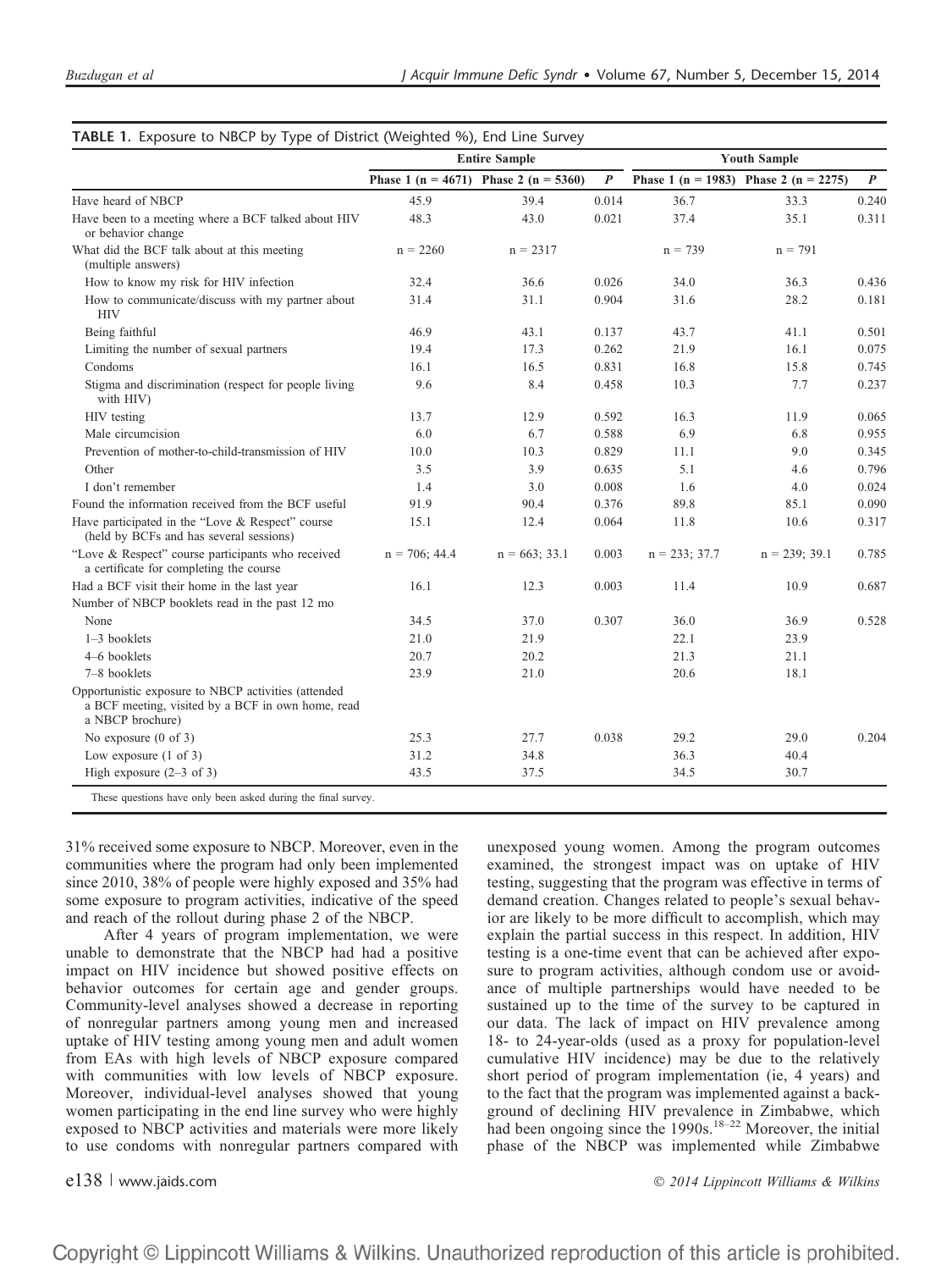

FIGURE 2. Key outcomes by gender and age group (average EA-level percentage). Note: we distinguish between 2 age groups: youth (18–24 years) and adults (25–44 years). HIV prevalence was only assessed among study participants aged 18–24 years.

Young women

 $(p<0.001)$ 

Adult men

 $(p<0.001)$ 

Adult women

 $(p<0.001)$ 

suffered staggering economic decline, which negatively affected rollout activities, particularly during 2008.

All (p<0.001)

Young men

 $(p=0.006)$ 

Although there is increasing pressure from donors to evaluate and document effectiveness of their programs,<sup>28</sup> this can be difficult to accomplish in practice, as exemplified by this evaluation. In the real world, implementation of largescale programs is not determined by impact evaluation design but by other more pragmatic considerations, such as the availability of funding and the perceived need for scale-up. Here, we adapted our analytical approach in response to the programmatic changes that were introduced. Although our ability to undertake comparative analyses was compromised by the

TABLE 2. Key Outcomes by Opportunistic Exposure to NBCP Messages, Stratified by Gender and Age Group: Results of Community-Level Analysis (EA as Unit of Analysis)

|                                                                                      | <b>EAs With Low NBCP Exposure EAs With High NBCP Exposure</b><br>(Average %) |                 |                 | (Average %)    |                                  |                  |
|--------------------------------------------------------------------------------------|------------------------------------------------------------------------------|-----------------|-----------------|----------------|----------------------------------|------------------|
|                                                                                      | <b>Baseline</b>                                                              | <b>End Line</b> | <b>Baseline</b> | <b>Endline</b> | DD Estimator (95% CI)            | $\boldsymbol{P}$ |
| HIV prevalence (among 18- to 24-year-olds)                                           |                                                                              |                 |                 |                |                                  |                  |
| Men                                                                                  | 2.9                                                                          | 3.4             | 3.2             | 2.9            | $-0.12$ (-0.69 to 0.45)          | $0.679*$         |
| Women                                                                                | 16.9                                                                         | 10.3            | 11.0            | 10.1           | $0.60$ (-0.07 to 1.27)           | $0.078*$         |
| One or more nonregular partners, last<br>12 months (among sexually<br>active people) |                                                                              |                 |                 |                |                                  |                  |
| Young men                                                                            | 21.9                                                                         | 20.7            | 25.0            | 16.8           | $-0.73$ (-1.48 to 0.02)          | $0.055*$         |
| Young women                                                                          | 6.8                                                                          | 4.4             | 7.8             | 7.8            | $0.30$ (-0.45 to 1.04)           | $0.434*$         |
| Adult men                                                                            | 14.7                                                                         | 10.1            | 15.5            | 8.5            | $-0.29$ ( $-1.05$ to 0.47)       | $0.451*$         |
| Adult women                                                                          | 5.4                                                                          | 3.6             | 5.9             | 4.4            | $0.26$ (-0.33 to 0.84)           | $0.388*$         |
| Ever tested for HIV                                                                  |                                                                              |                 |                 |                |                                  |                  |
| Young men                                                                            | 31.0                                                                         | 34.4            | 27.2            | 46.1           | 14.92 (4.82 to 25.03)            | $0.004\dagger$   |
| Young women                                                                          | 35.6                                                                         | 65.1            | 45.2            | 75.3           | $0.50$ (-10.14 to 11.13)         | $0.927\dagger$   |
| Adult men                                                                            | 31.8                                                                         | 57.7            | 26.3            | 63.9           | $9.78 (-3.38 \text{ to } 22.93)$ | $0.144\dagger$   |
| Adult women                                                                          | 35.9                                                                         | 75.1            | 34.1            | 80.0           | 7.93 $(0.61 \text{ to } 15.26)$  | $0.034\dagger$   |

\*Adjusted linear regression model with natural log-transformed outcome and controlled for the EA-level number of people surveyed, percent of respondents who had completed O-level education or higher, percent of Shona ethnicity members, percent of married people, and percent of respondents from households with 4–9 sellable assets (of 9 assets). †Adjusted linear regression model controlled for the EA-level number of people surveyed, percent of respondents who had completed O-level education or higher, percent of Shona

ethnicity members, percent of married people, and percent of respondents from households with 4–9 sellable assets (of 9 assets).

2014 Lippincott Williams & Wilkins www.jaids.com <sup>|</sup> e139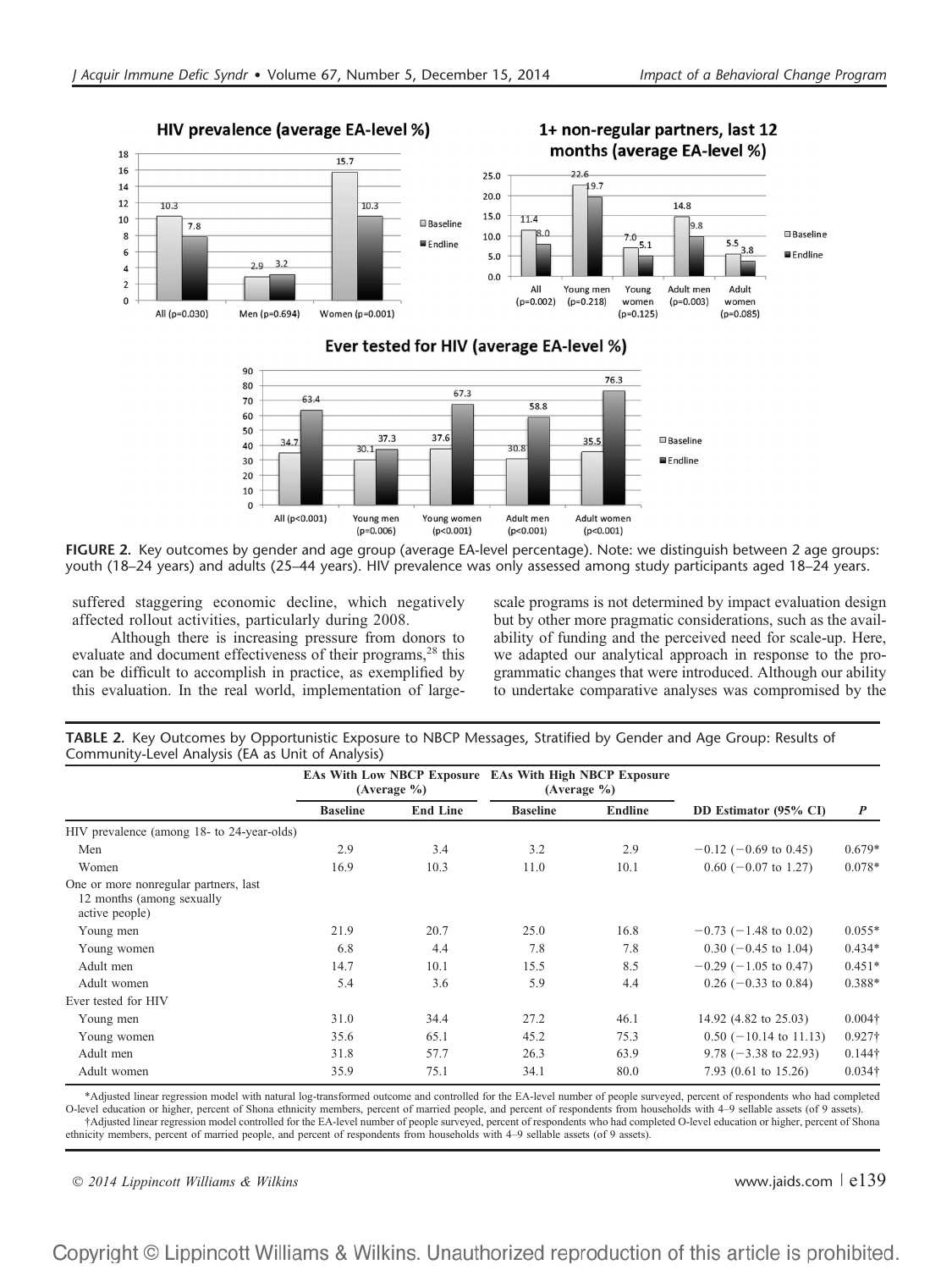| TABLE 3. Key Outcomes by Opportunistic Exposure to NBCP Messages, Stratified by Gender and Age Group, End Line Survey |  |  |  |  |
|-----------------------------------------------------------------------------------------------------------------------|--|--|--|--|
| (Weighted Estimates): Results of Individual-Level Analysis (Study Participants as Unit of Analysis)                   |  |  |  |  |

|                                                                                                                                       | $%$ Exposure     |                  |                   | PR/OR (95% CI) |                                |                                  |                                         |
|---------------------------------------------------------------------------------------------------------------------------------------|------------------|------------------|-------------------|----------------|--------------------------------|----------------------------------|-----------------------------------------|
|                                                                                                                                       | <b>None</b>      | Low              | High              | None*          | Low                            | High                             | $\boldsymbol{P}$                        |
| HIV status (among 18- to 24-year-olds)                                                                                                |                  |                  |                   |                |                                |                                  |                                         |
| Men                                                                                                                                   | $n = 566; 3.7$   | $n = 761$ ; 2.6  | $n = 624$ ; 3.7   | 1.00           | $0.68$ (0.26 to 1.77)          | $1.00$ (0.41 to 2.42)            | $0.682\dagger$                          |
| Women                                                                                                                                 | $n = 613:10.2$   | $n = 782: 10.5$  | $n = 704$ ; 8.4   | 1.00           | 1.03 (0.70 to 1.51)            | 0.81 (0.55 to 1.19)              | $0.342\dagger$                          |
| One or more nonregular partners,<br>last 12 months (among sexually<br>active people)                                                  |                  |                  |                   |                |                                |                                  |                                         |
| Young men                                                                                                                             | $n = 338$ ; 22.8 | $n = 539; 19.7$  | $n = 483$ ; 20.6  | 1.00           | $0.86$ (0.61 to 1.23)          | $0.90$ $(0.58 \text{ to } 1.40)$ | $0.719$ <sup><math>\dagger</math></sup> |
| Young women                                                                                                                           | $n = 465$ ; 5.0  | $n = 629; 4.7$   | $n = 602$ ; 5.8   | 1.00           | $0.86$ (0.43 to 1.73)          | $1.27(0.71 \text{ to } 2.27)$    | 0.3878                                  |
| Adult men                                                                                                                             | $n = 531$ ; 14.5 | $n = 691$ ; 11.3 | $n = 1176$ ; 7.2  | 1.00           | $0.74$ (0.39 to 1.40)          | $0.53$ (0.30 to 0.95)            | 0.085                                   |
| Adult women                                                                                                                           | $n = 833; 3.0$   | $n = 945$ ; 2.2  | $n = 1412$ ; 2.9  | 1.00           | $0.81$ (0.41 to 1.59)          | $1.17(0.60 \text{ to } 2.31)$    | $0.497\P$                               |
| Used condom at last sex with<br>nonregular partners, last 12<br>months (among people with<br>nonregular partners in the<br>last year) |                  |                  |                   |                |                                |                                  |                                         |
| Young men                                                                                                                             | $n = 77; 55.7$   | $n = 106$ ; 55.1 | $n = 99$ ; 60.8   | 1.00           | $0.99$ (0.67 to 1.47)          | $1.09$ (0.77 to 1.55)            | 0.806‡                                  |
| Young women                                                                                                                           | $n = 23; 21.0$   | $n = 29$ ; 48.5  | $n = 35; 53.4$    | 1.00           | $2.30$ (1.18 to 4.51)          | $2.54$ (1.21 to 5.34)            | $0.037$ t                               |
| Adult men                                                                                                                             | $n = 77$ ; 51.6  | $n = 78$ ; 72.3  | $n = 85$ ; 61.8   | 1.00           | 1.40 $(0.98 \text{ to } 2.00)$ | $1.20$ (0.78 to 1.85)            | 0.1331                                  |
| Adult women #                                                                                                                         | $n = 31$ ; 48.4  | $n = 23$ ; 47.8  | $n = 52; 50.0$    | 1.00           | $0.99$ (0.45 to 2.15)          | $1.03$ (0.55 to 1.95)            | 0.990‡                                  |
| Ever tested for HIV                                                                                                                   |                  |                  |                   |                |                                |                                  |                                         |
| Young men                                                                                                                             | $n = 594; 27.3$  | $n = 807; 32.2$  | $n = 637; 47.4$   | 1.00           |                                |                                  |                                         |
| Stratified by marital status                                                                                                          |                  |                  |                   |                |                                |                                  |                                         |
| Married                                                                                                                               |                  |                  |                   | 1.00           | 1.44 $(0.94 \text{ to } 1.21)$ | 1.31 $(0.86 \text{ to } 1.99)$   | $0.245$ t                               |
| Previously married                                                                                                                    |                  |                  |                   | 1.00           | 1.62 (0.78 to 3.34)            | 2.11 (0.99 to 4.52)              | 0.127                                   |
| Never married                                                                                                                         |                  |                  |                   | 1.00           | $0.95$ (0.68 to 1.34)          | 1.74 (1.25 to 2.43)              | 0.0021                                  |
| Young women                                                                                                                           | $n = 637$ ; 58.3 | $n = 821$ ; 62.3 | $n = 733$ ; 74.3  | 1.00           | $1.07$ (0.96 to 1.19)          | 1.28 $(1.16 \text{ to } 1.40)$   | < 0.0011                                |
| Adult men                                                                                                                             | $n = 580$ ; 42.8 | $n = 739$ ; 55.2 | $n = 1124$ ; 63.9 | 1.00           |                                |                                  |                                         |
| Stratified by marital status                                                                                                          |                  |                  |                   |                |                                |                                  |                                         |
| Married                                                                                                                               |                  |                  |                   | 1.00           | 1.11 (0.96 to 1.29)            | 1.27 $(1.09 \text{ to } 1.47)$   | 0.0041                                  |
| Previously married                                                                                                                    |                  |                  |                   | 1.00           | 1.55 (0.97 to 2.46)            | 1.98 (1.37 to 2.87)              | $0.002$ ‡                               |
| Never married                                                                                                                         |                  |                  |                   | 1.00           | 3.26 $(1.60 \text{ to } 6.61)$ | 3.34 (1.58 to 7.07)              | $0.004$ t                               |
| Adult women                                                                                                                           | $n = 867; 69.3$  | $n = 971$ ; 71.4 | $n = 1452$ ; 79.6 | 1.00           | $1.03$ (0.95 to 1.11)          | 1.15 $(1.08 \text{ to } 1.23)$   | $< 0.001$ t                             |

\*Reference category.

†Logistic regression model, no control variables.

‡Poisson regression model, no control variables.

§Logistic regression model, controlled for marital status and exposure to mass media.

||Logistic regression model, controlled for marital status.

¶Logistic regression model, controlled for marital status, education level, and exposure to mass media.

#Unweighted estimates.

early scale-up of the program, we were still able to glean useful information about the likely impact through use of alternative analytic approaches. Lacking "control" EAs, we used the reported exposure to NBCP activities to distinguish between highly exposed and unexposed communities and individuals. The community-level analysis used a DD approach that adjusted for baseline outcome values, whereas the individual-level analysis used only end line data. Although individual-level exposure is to some extent likely to reflect an individual's ability or willingness to engage with the program, we tried to take account of this by assigning individual exposure categories in terms of "opportunistic exposure" only. By contrast, community-level exposure will likely reflect the extent to which the program was being implemented in that EA rather than the individuals' willingness to engage. By

using both community and individual approaches to analysis, we are able to build a picture of how exposure to the program may have affected behavior.

Our analysis does not account for exposure to similar messages from other behavioral change interventions rolled out simultaneously with the NBCP, which may complicate impact attribution. As with all analyses using cross-sectional data, the individual-level analysis cannot establish causality, only associations between the variables of interest. Except for HIV status, all data are self-reported and thus subject to potential social desirability and recall biases. Nevertheless, data were collected using audio computer-assisted self-interviewing software, shown to improve validity of self-reporting in this setting.<sup>29,30</sup> Although HIV data are available for youth, we cannot assess whether they were infected before or after

e140 | www.jaids.com 2014 Lippincott Williams & Wilkins